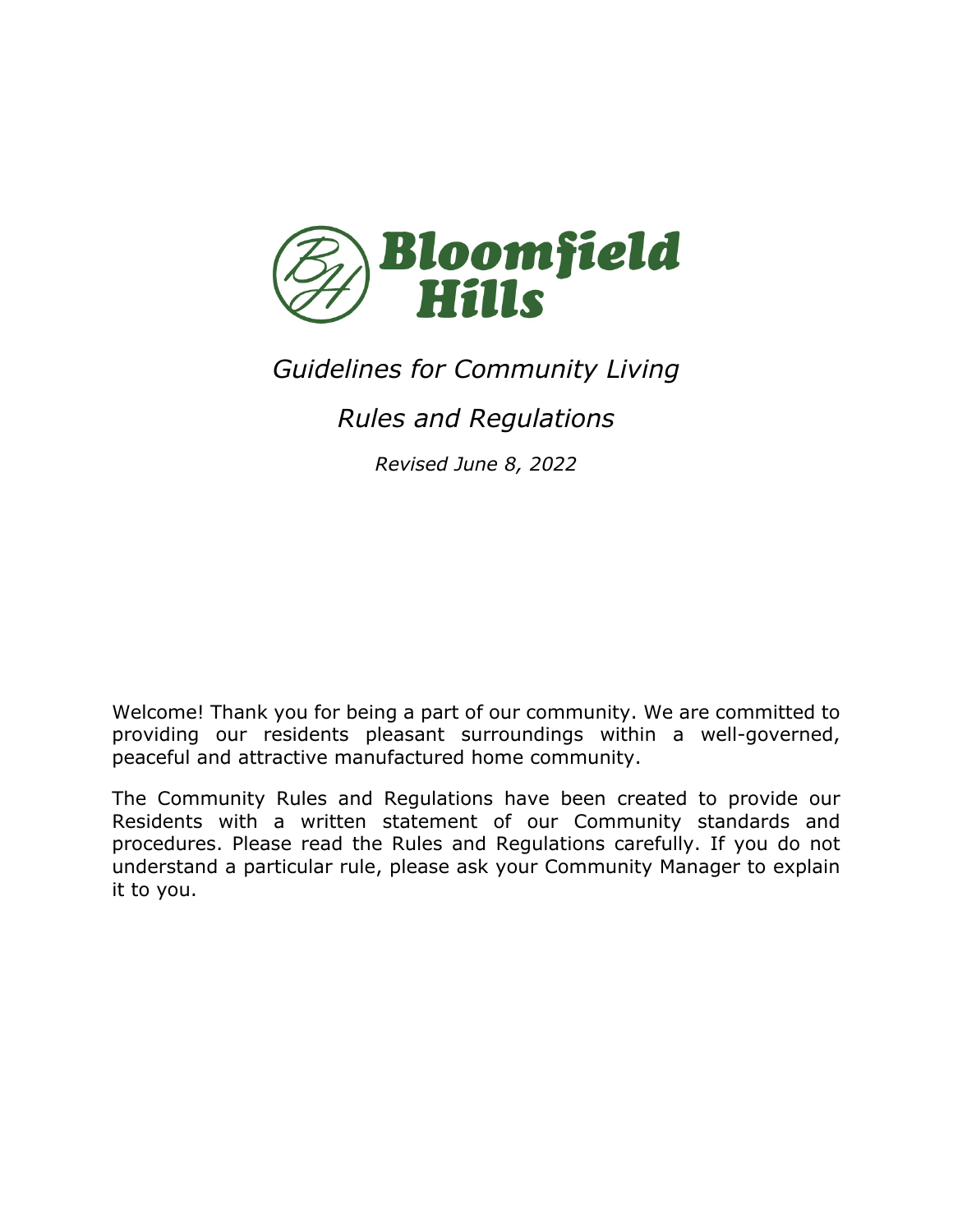# **Table of Contents**

| <b>Owner of Record.</b> |  |
|-------------------------|--|
|                         |  |
|                         |  |
|                         |  |
|                         |  |
|                         |  |
|                         |  |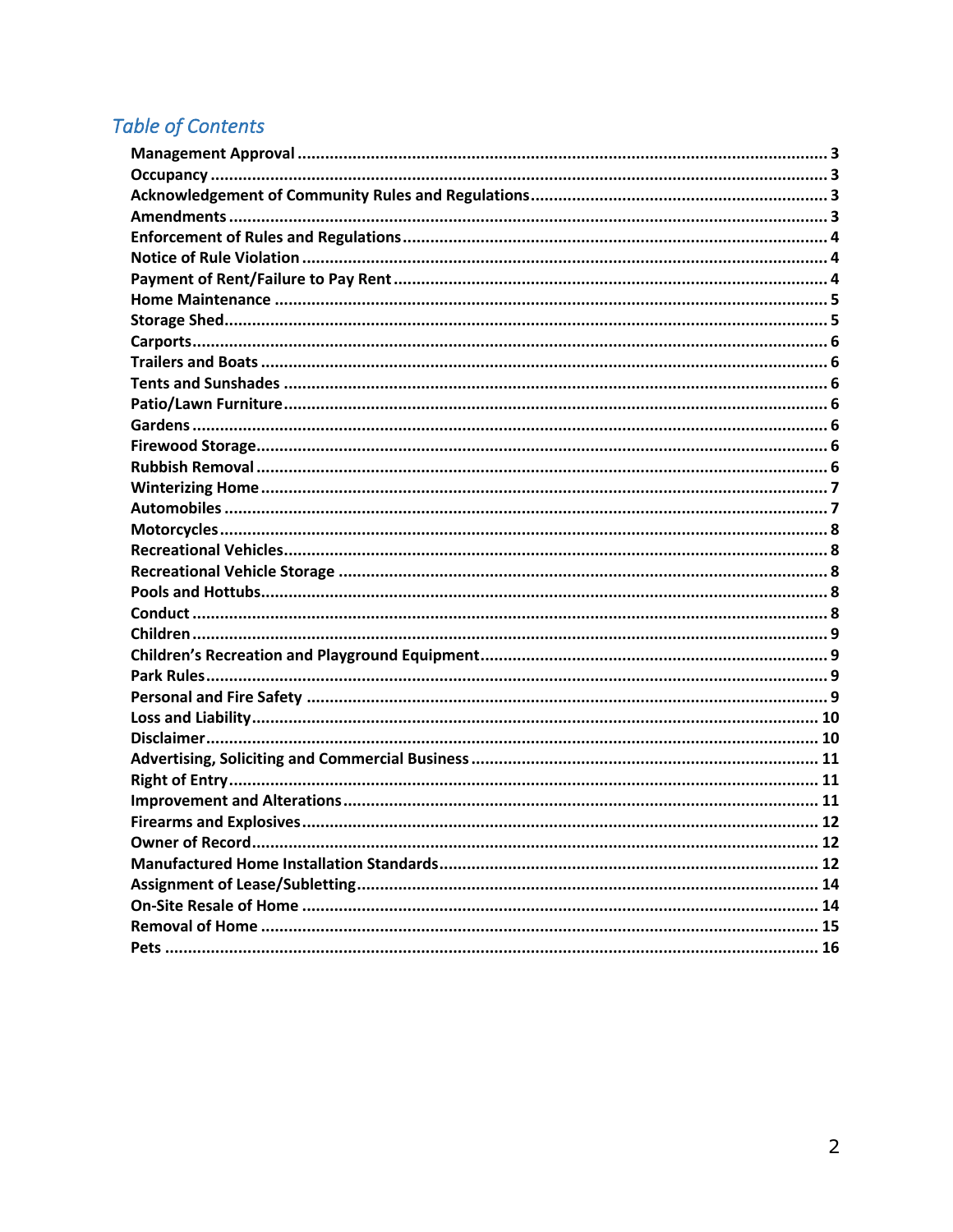#### **Management Approval**

All prospective residents 18 years and older must complete a RENTAL APPLICATION. Management has the right to reject a prospective resident for any reason not prohibited by law. The RENTAL APPLICATION will review the applicant's criminal, credit and background history, in a consistent manner, to determine approval or denial of the application. If a prospective resident provides false or misleading information in the Rental Application, the application will automatically be disqualified. There is a \$50 fee per application.

#### **Occupancy**

Maximum occupancy within a manufactured home in the community shall be as follows: Two (2) persons per bedroom. Any person residing within a home for more than thirty (30) days will be considered a permanent occupant and must be registered and approved by Management.

#### **Acknowledgement of Community Rules and Regulations**

Prior to admission to this community, each Resident must sign an acknowledgement that they have received and read a copy of the Community Rules and Regulations as set forth herein and any amendment thereto. All terms and conditions of the Lease Agreement are specifically incorporated herein and Residents whether they have accepted or declined to sign the written lease must comply with such terms and conditions as well as with these Rules and Regulations. Residents agree that they, as well as all other occupants residing in their home and all of their guests, will abide by the Community Rules and Regulations and all state, county, and city/township laws and ordinances. Failure to comply with the Rules and Regulations or other laws may result in the termination of tenancy as provided by law.

#### **Amendments**

From time to time, rules and regulations may be changed or additional rules may be added. Prior to the implementation of a new or amended rule or regulation, a thirty (30) day written notice of the proposed change will be forwarded to Resident and a copy thereof posted in a conspicuous location within the community. New or amended rules or regulations will be effective thirty (30) days after delivery and posting. Any new or amended rule or regulation will be considered a part of the Rules and Regulations and will be enforced accordingly.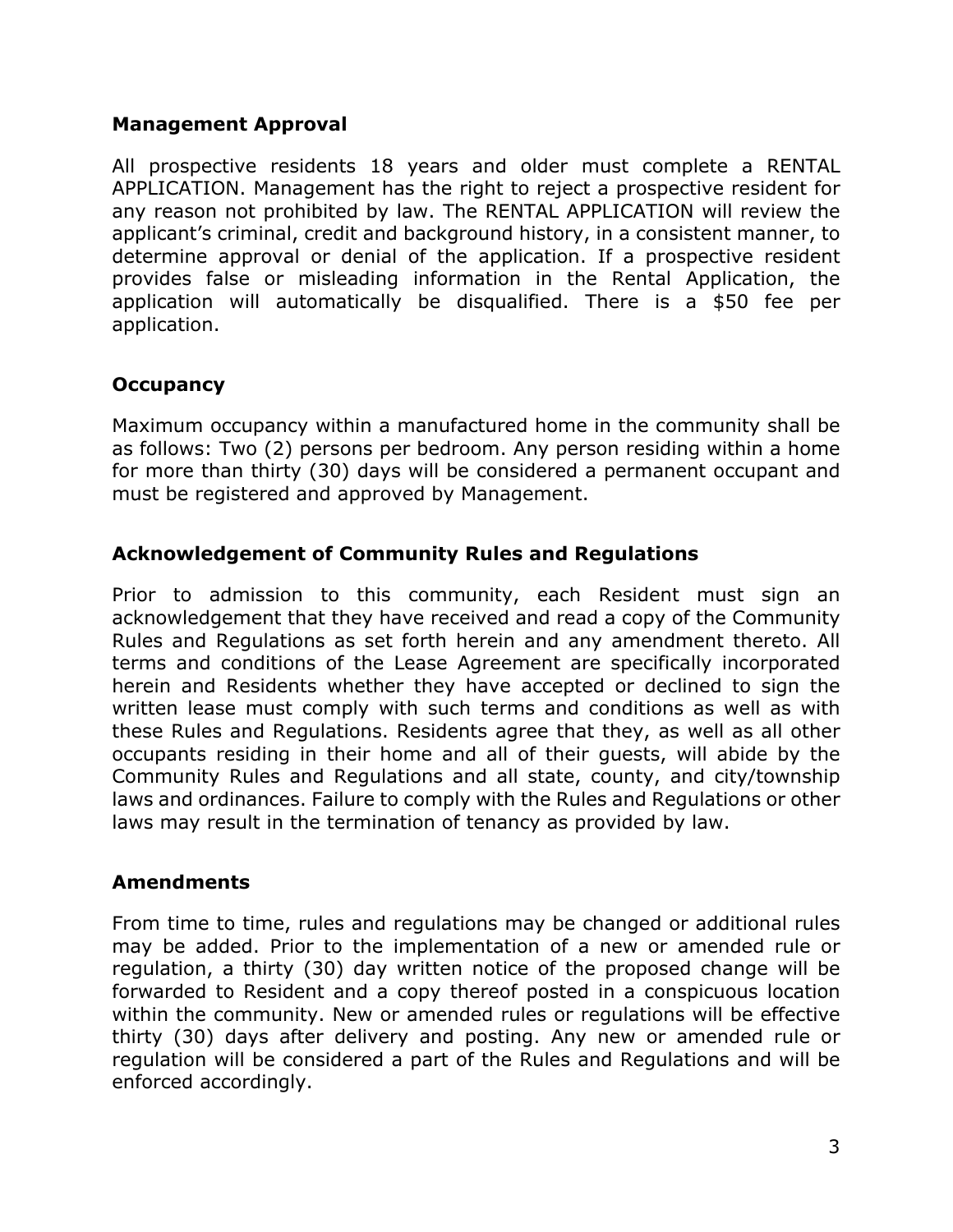#### **Enforcement of Rules and Regulations**

Every effort will be made by Management to ensure that the Rules and Regulations are enforced and that the quiet enjoyment and comfort of all Residents is not disturbed. Ignorance of a Rule or Regulation cannot be accepted as an excuse.

### **Notice of Rule Violation**

Residents who violate a rule or regulation will be contacted by Management, either by a personal visit, a telephone call or the issuance of a written Rule Reminder, Notice of Rule Violation or a Notice to Quit/ Termination of Tenancy. If a Notice of Rule Violation is issued, it is expected that the violation will be corrected by the date stated on the Notice. Failure or refusal to correct a violation or chronic or repeated violations of the Rules and Regulations may lead to eviction proceedings. Please note that compliance with the Rules and Regulations is absolutely essential to provide you and your neighbors pleasant and peaceful surroundings.

# **Payment of Rent/Failure to Pay Rent**

Rents are to be paid monthly in advance. Rental payments may be mailed, paid in person or placed in through the door of the Community Office. Rent is due on the first day of the month. A late/liquidated damage charge of \$25.00 will be assessed to all Residents whose rent is not received by Management on or before the close of the business day on the fifth day of the month. Payment of rent may be made through the resindent portal at **https://www.communityresport.com/** or through Zego Paylease. For safety purposes, any other form of payment will not be accepted. A charge of \$30.00 will be assessed to any resident whose personal check is not honored for any reason.

In the event Resident fails to pay rent or other charges on or before the fifth day of the month, management will issue a Delinquent Notice requiring the Resident to either pay all charges due or remove their home from the community. If management thereafter institutes legal action against Resident based on the default in the payment of rent, the payment of rent then due will only be accepted by money order, cashiers check or certified check. Additionally, Resident shall reimburse management for the expense incurred by management as provided by law.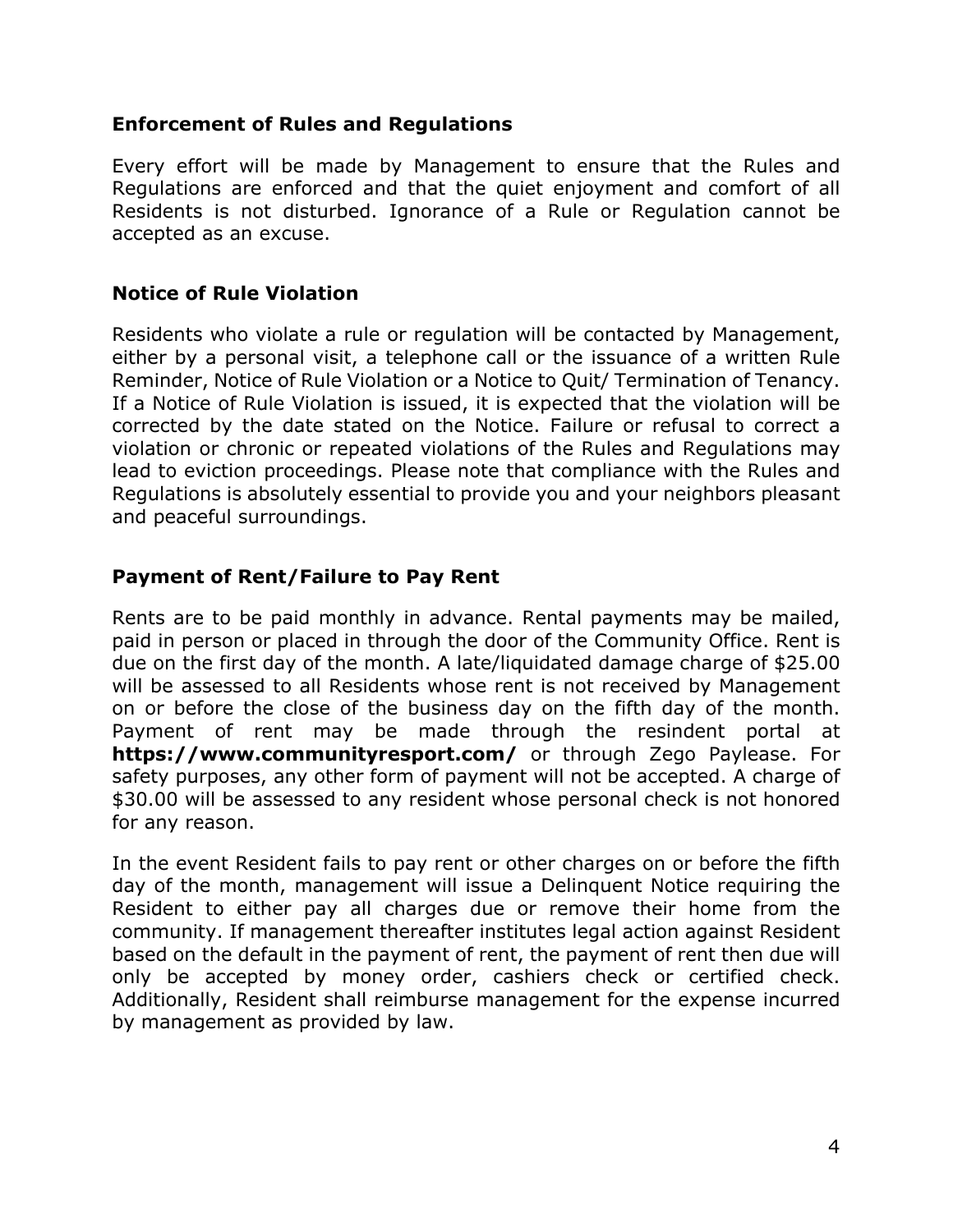#### **Home Maintenance**

Resident shall maintain the home and site in a clean, attractive fashion at Resident's own expense at all times. Failure to maintain the physical condition of the mobile home or mobile home site is just cause for termination of tenancy.

All windows and doors are to be in good condition. Broken windows are to be repaired immediately. No plastic is to be used for replacement. Plastic, foil, blankets, sheets, or towels may not be used as window coverings. Blinds or curtains only.

Lawns are to be raked, seeded, fertilized and properly watered to maintain a healthy and attractive appearance. In the event a resident fails to maintain the home site as required, a Rule Violation Notice requesting the Resident to perform the maintenance by a certain date will be issued. If the violation is not corrected as requested, management has the right to enter upon the site and perform any and all necessary maintenance as permitted by law. The charges incurred as a result of such maintenance shall be deemed to be rent and collectable as rent. The charges for such work shall be as follows: All other repairs and maintenance work resulting from residents failure to maintain premises in good repair: (per hour, per occasion) \$50.00.

There shall be a one (1) hour minimum if management provides any of the services outlined herein. Management reserves the right to raise or lower said fees, charges or assessments upon thirty (30) days written notice to Resident of such damages.

No towels, rugs, wearing apparel or other forms of laundry of any description may be hung outside the home. No clotheslines or lines of any kind are permitted.

Resident is responsible for maintenance of personal yard lights, including insuring that the yard lights are operable during the hours of dusk to dawn daily.

# **Storage Shed**

If there is any outdoor storage of any kind, a utility shed must be installed at the Resident's expense (one shed per home site). Resident is required to obtain written approval, as it pertains to materials and location, from Management before installing or altering the current structure in accordance to local, county or state building code. Shed sizes are to be between eighty (80) to one hundred twenty (120) square feet and cannot exceed eight (8) feet in height. Shed color is to match or attractively accent the mobile home.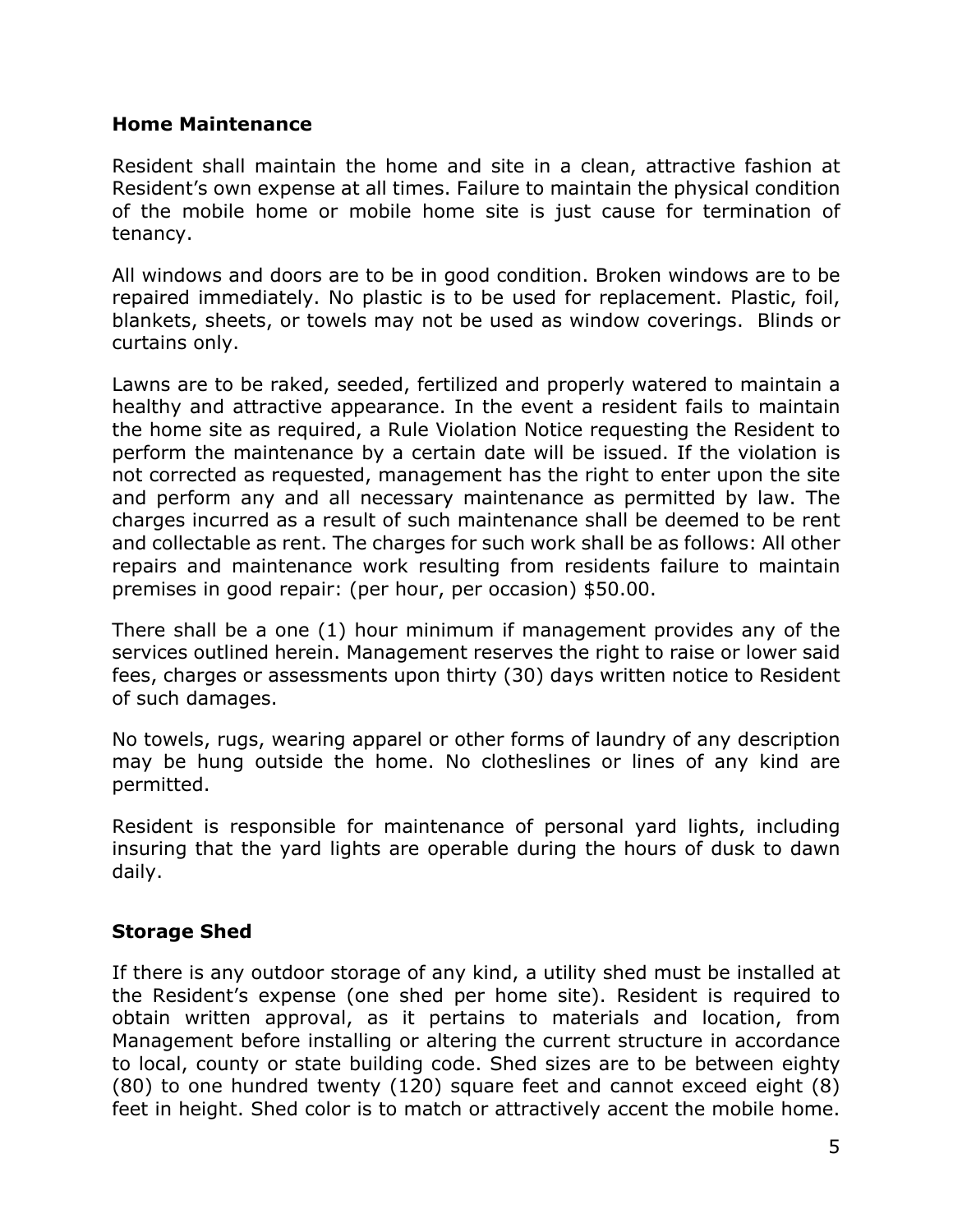Sheds are to be kept in good repair at all times. It is recommended that sheds be anchored in case of high winds. All toys, bicycles, tricycles, lawn care equipment, folding lawn chairs, garden tools, ladders, etc. must be stored in a shed when not in use.

# **Carports**

Carports are allowed, but must be approved by management.

#### **Trailers and Boats**

Trailers and boats are not permitted at home sites.

#### **Tents and Sunshades**

Tents, sunshades, and other temporary structures are not permitted in the community.

#### **Patio/Lawn Furniture**

Residents shall maintain all outdoor furniture in a safe and attractive condition. Fold-down furniture is to be stored when not in use.

#### **Gardens**

Small, non-commecial gardens are allowed with management's approval.

#### **Firewood Storage**

Firewood is to be stored at the rear of the home in a neat and attractive manner at least 12" off the ground. Firewood storage is limited in size to a pile 2' wide X 6' long X 4' high. Placement of firewood may not interfere with proper spacing requirements between home.

#### **Rubbish Removal**

Rubbish is to be placed in durable, plastic bags and placed in a trash can. Trash bags are not to be left outside the home. Residents are responsible for placing their rubbish at the proper location. Residents are responsible for arranging for removal of large, bulky, heavy items at their own expense. In the event Management must remove Resident's rubbish of any kind,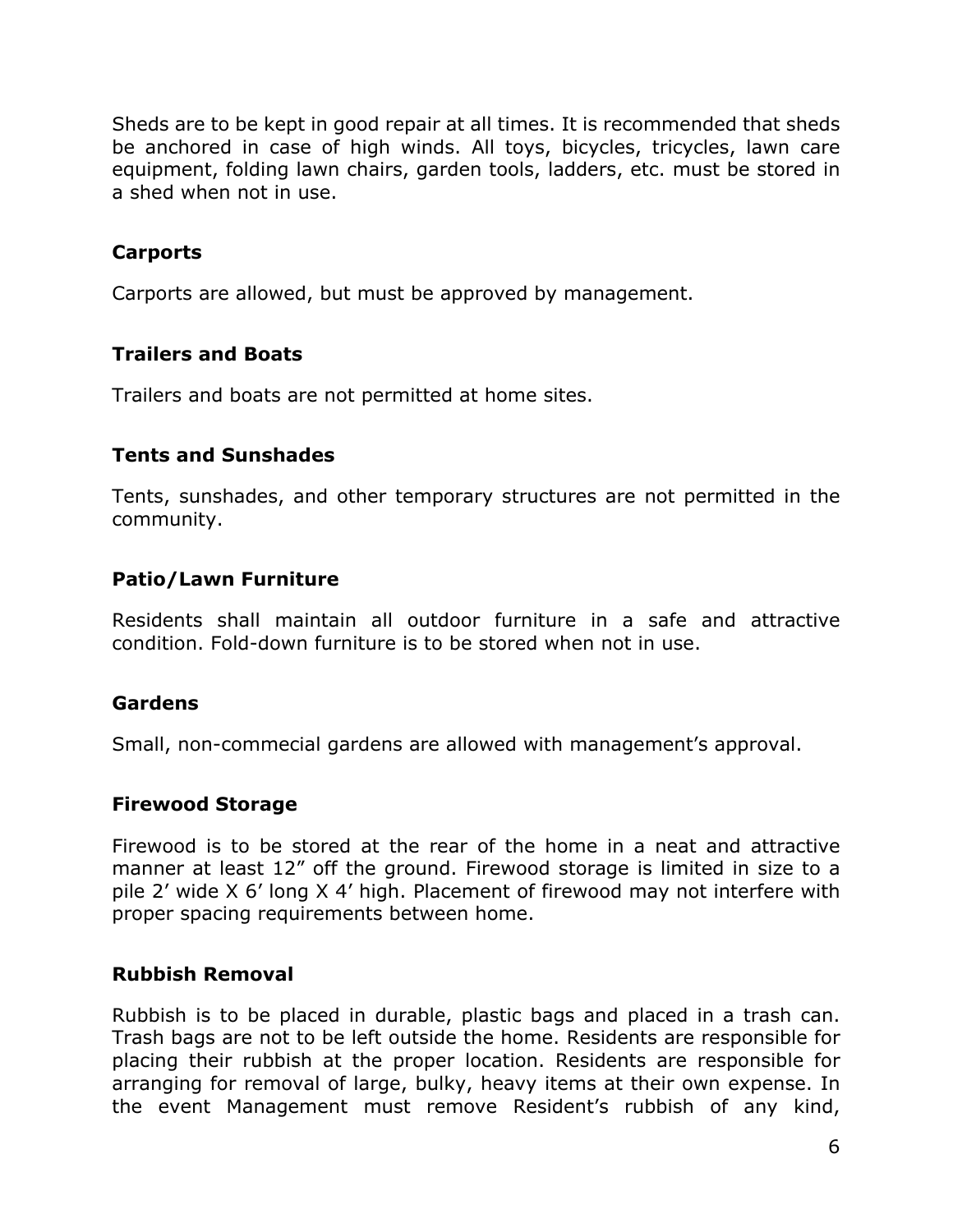Management reserves the right to charge the Resident additional fees for such removal. Resident will be charged a replacement fee of \$100 for damage to, or loss of the provided trash cans.

# **Winterizing Home**

Any winterizing of homes (such as plastic being used for storm windows, insulating the skirting, etc.) must be on the interior of the home. There will be no temporary exterior attachments of any nature. A water supply protection device, such as heat tapes, UL or similarly listed, shall be installed at the time the home is installed on site and be replaced when necessary to prevent freezing of service lines, valves and riser pipes.

# **Automobiles**

Resident shall park only in the space(s) provided by Management. Parking of vehicles is not allowed on streets, fire lanes, lawns or patios. Residents shall not use visitor parking spaces for personal use.

All vehicles are to be equipped with an adequate and functioning muffler. The operation of vehicles not properly muffled or with malfunctioning mufflers within the community is not allowed.

Routine maintenance or minor repairs on vehicles may be carried out at the home site. i.e. change spark plugs, replace fan belts, or repair a flat tire. Other repair or maintenance projects such as repairing or replacing an exhaust system, oil change, or rebuilding an engine are not permitted. Any vehicles dripping oil or gasoline must be repaired immediately. These spills must be cleaned up by Resident, or Management may do so and charge the Resident.

No vehicle with a load capacity in excess of one (1) ton shall be kept, stored or placed within the community, except while making regular deliveries.

All vehicles operating within the community must abide by the posted (15 MPH) speed limit and traffic signs. Residents who violate the posted speed limit or other traffic signs may be evicted.

As permitted by law, Management reserves the right to remove vehicles parked in violation of these Rules and Regulations, and further reserves the right to remove inoperable vehicles or vehicles without current license plates. All costs incident thereto shall be paid by the Resident.

Automobiles may be washed at the home site except during times of water restrictions.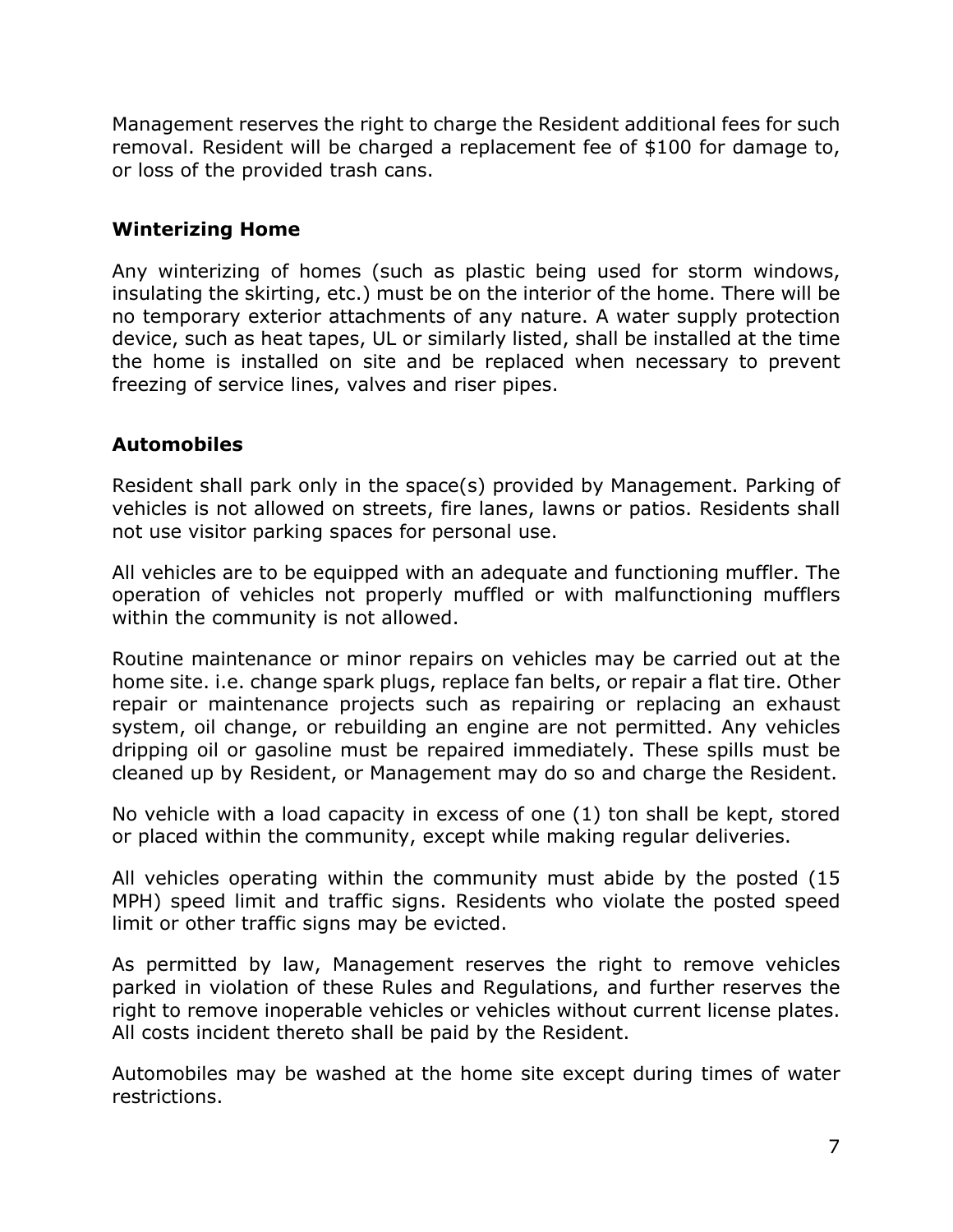#### **Motorcycles**

Motorcycles are allowed to operate only for transportation in and out of the community. Joy riding within the community is not allowed. Motorcycles are to be parked in Resident's assigned parking space or they may be stored in Resident's storage shed. Parking on the home site or elsewhere is prohibited.

#### **Recreational Vehicles**

The operation of trail bikes, minibikes, snowmobiles, off-road vehicles, allterrain vehicles, electric powered transports and other vehicles of this nature is not allowed within the community. Transportation to and from the home site is to be by trailer only. The storage of boats, campers, motor homes, and other forms of recreational vehicles upon the home site or in the street is strictly prohibited unless the vehicle is stored within Resident's shed. No persons may sleep or live in any type of recreational vehicle. No form of recreational vehicle may be attached to any utility connection.

#### **Recreational Vehicle Storage**

Management may provide recreational vehicle storage on the community grounds and its use will be available to Resident as space allows. In order to store a recreational vehicle in the RV Storage area, the Resident must complete a RECREATIONAL VEHICLE REGISTRATION/DISCLAIMER at the office and pay all storage charges, if such charges are required. If the recreational vehicle storage area is used by Resident, Resident agrees to accept all liability and agrees to park the recreational vehicle in an orderly manner and to help keep the storage area free from litter.

#### **Pools and Hottubs**

Pools and hottubs are not permitted at home sites.

# **Conduct**

It is requested that all Residents respect the rights of others to enjoy the quiet and peaceful use of the community. Excessively loud talking, abusive language, shouting, radio, television, stereos, and other disturbing noises are not permitted within this community. Interference with the quiet enjoyment of other Residents of the community may result in eviction.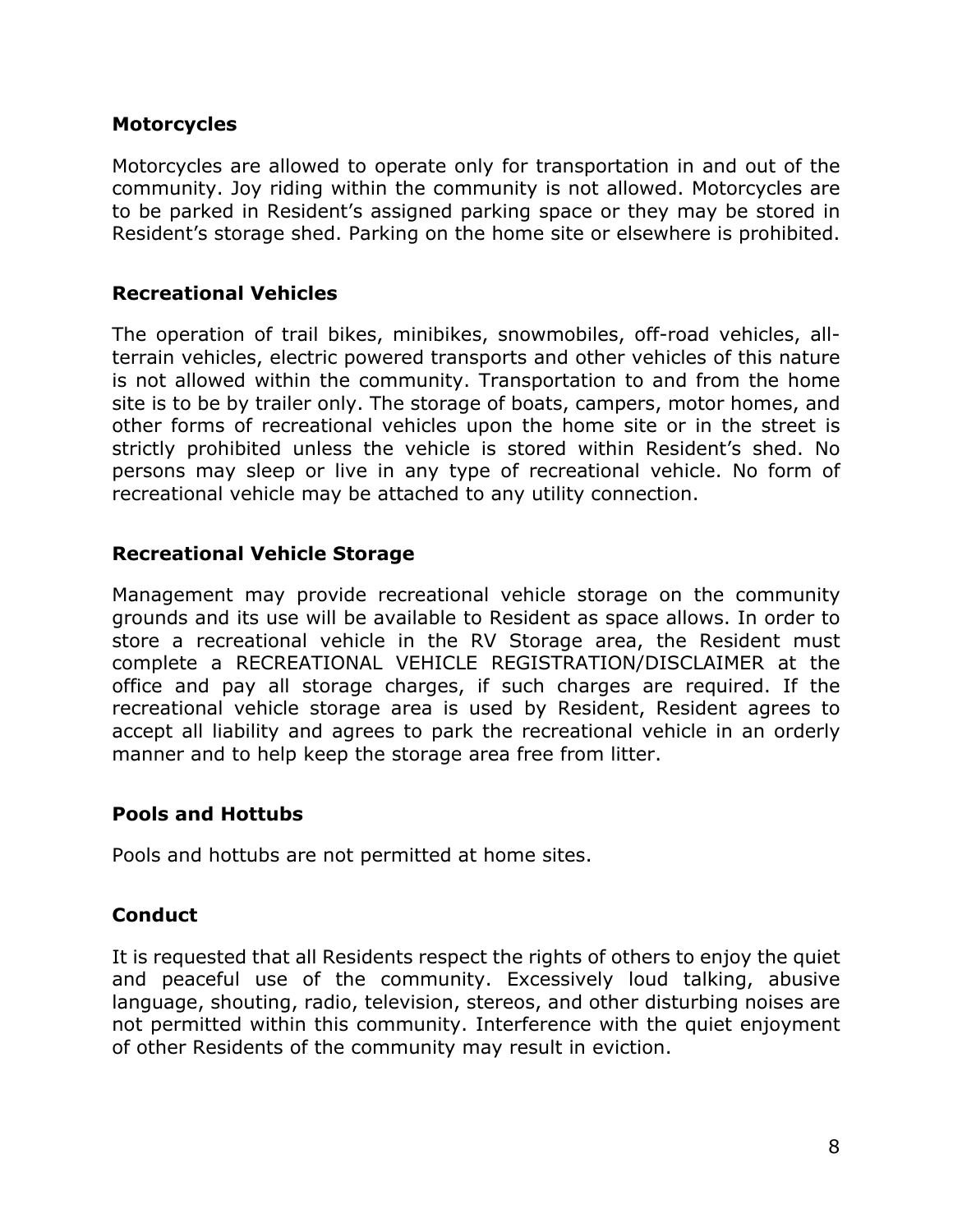# **Children**

Parents and legal guardians are responsible for the actions of their children according to applicable local ordinances and state laws. Actions of Resident's children which interfere with quiet enjoyment of other Residents may result in eviction.

# **Children's Recreation and Playground Equipment**

Trampolines, swimming pools, and wading pools are not allowed at the home site. Management may provide playground equipment for the children of the Residents within the community. Parents and legal guardians are to stress safety and supervise their children. Small swing sets are permitted with management's approval.

# **Park Rules**

- Park for resident use only
- Use park at your own risk
- Children must be accompanied by a resident adult
- No creek wading
- No littering
- No loud music
- No fires
- No glass containers
- Park hours are from 8am to Dusk

# **Personal and Fire Safety**

Management is concerned with you and your family's well-being. Our Rules and Regulations are the means of providing a happy and safe living environment. Adherence to the following guidelines is very important:

• All Residents are advised to exercise proper care and safety to insure against accidents occurring in and around the mobile home, the home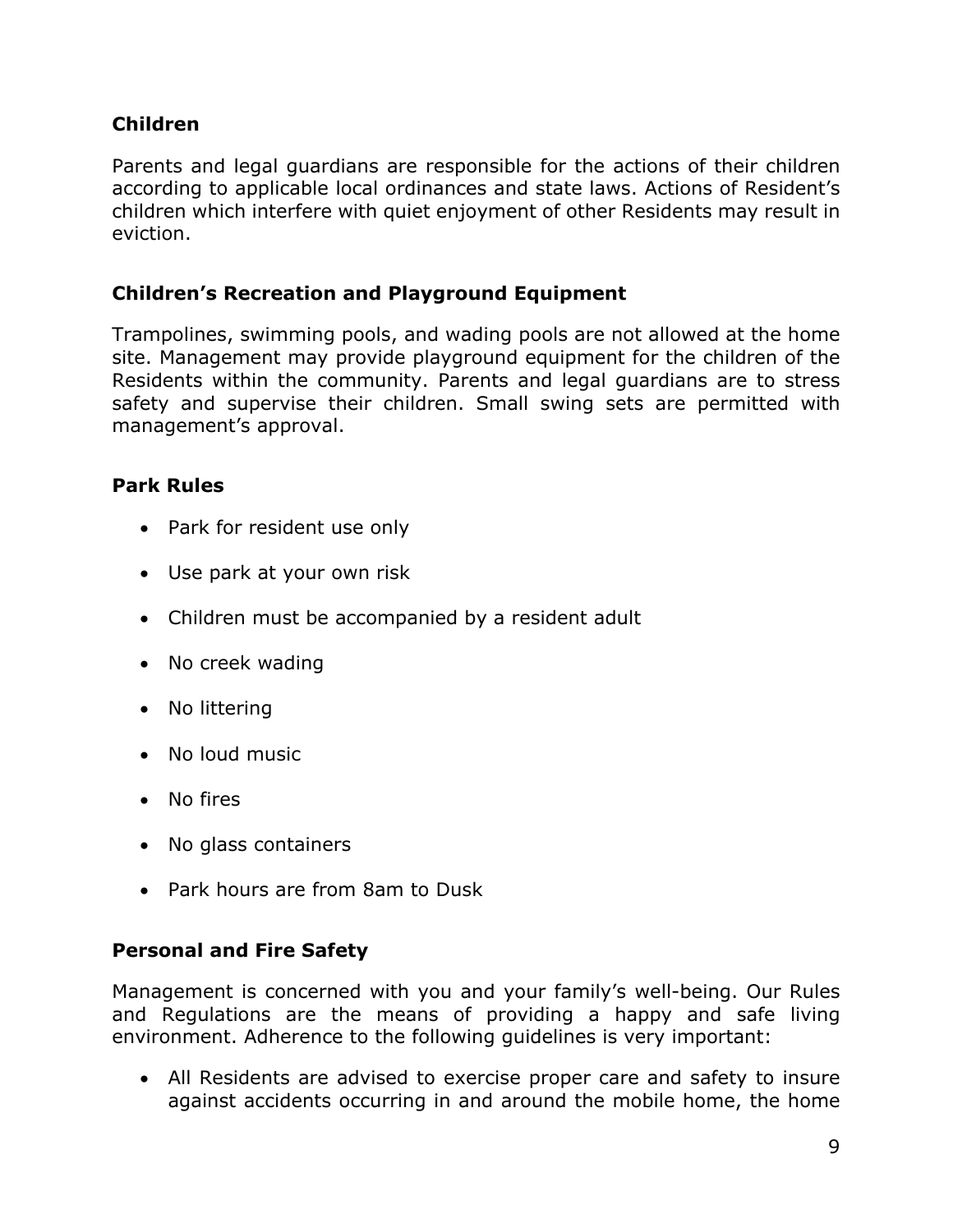site, and surrounding community. Please note that you are responsible for the actions of your children and guests, as provided by law.

- All homes are to be kept free from fire hazards. For your own safety, do not store combustible materials, gas-powered lawn mowers, etc. under your home.
- Fire pits are not allowed.
- It is the responsibility of each Resident to monitor radio and/or television for severe weather warnings. There are no government approved shelters within the community.
- "Children Playing", "Stop", "15 M.P.H.", and other signs of this nature must be adhered to.
- Actions which interfere with the health, safety, or welfare of the mobile home community, its employees, or Residents, is just cause for termination of tenancy.
- Residents should furnish Management with the name, address, and telephone number of a person to be notified in case of an emergency.
- Residents should provide up to date contact information to the office.

# **Loss and Liability**

It is recommended that each mobile home owner procure a mobile home comprehensive form insurance policy insuring a home against loss or damage. It is also recommended that Residents include liability coverage for personal injuries which may occur on the home site or within the mobile home.

# **Disclaimer**

Management disclaims responsibility for accident or injuries to Residents, their family members or guests, which may occur within this community except for Management's failure to perform a duty or negligent performance of a duty imposed by law. Furthermore, damaged or lost property resulting from fire, theft, wind, floods, or any other act of God which is beyond the control of Management is also specifically disclaimed except for Landlord's failure to perform a duty or negligent performance of a duty imposed by law.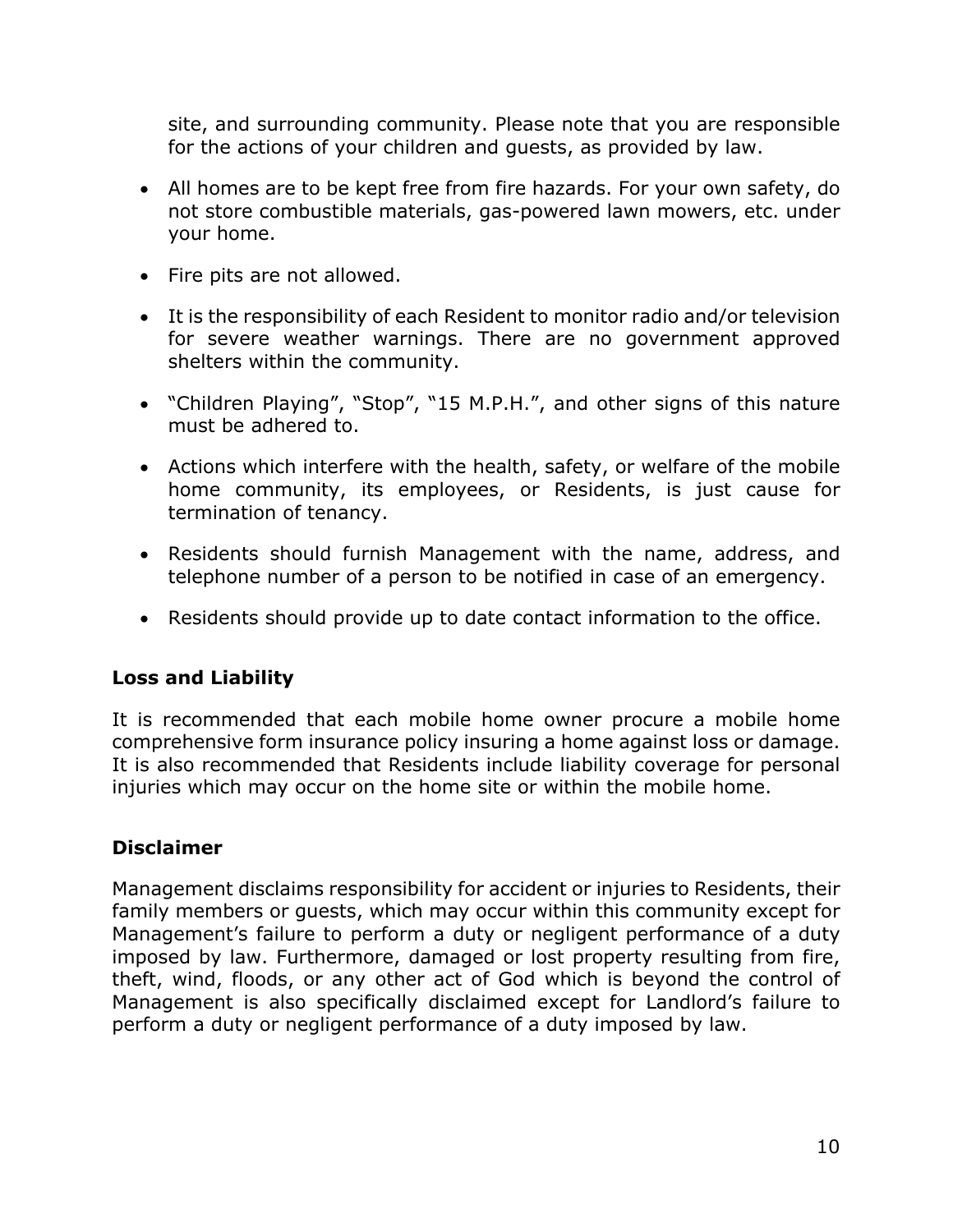#### **Advertising, Soliciting and Commercial Business**

Advertising, soliciting or delivering handbills is not permitted. Management reserves the right to communicate with Residents through distribution of written materials from time to time. No commercial enterprise or business that violates any local, county, or state zoning ordinance may be conducted in the community.

# **Right of Entry**

Management shall have the right to enter onto the home site to inspect, repair, or make alteration or additions to the premises or the utilities situated on the leased site, or for the purpose of protecting the community. Management may enter upon the home site at all reasonable times, but not in such a manner or at such time as to interfere unreasonably with the Resident's quiet enjoyment.

#### **Improvement and Alterations**

Resident shall make no alterations to the exterior of the mobile home or to the leased site without first obtaining the written permission of management. Residents must provide management with a sketch to scale of the appearance or location of the proposed improvement or alteration. (i.e. porch, deck, carport, shed, awning, cement pad or other home additions)

Resident is responsible for contacting utility companies to verify the location of any underground utilities and the sketch of the proposed alteration is to clearly and accurately indicate the location of such buried utility lines.

Resident is responsible for obtaining any required building permits. Residents who make improvements or alterations without first obtaining required building permits and/or the written approval of Management may be required, by Management, to remove the improvements or alterations.

All improvements and alterations are to be performed by a licensed contractor unless the improvements or alterations are performed by the resident.

All improvements, alterations, anchoring equipment and utility hookups, with the exception of concrete pads, shall remain the property of the resident. If Resident chooses to later remove any such equipment, the site shall be restored to its original condition.

Resident may, after supplying management with the details and obtaining written approval, plant trees and shrubs for their mobile home site.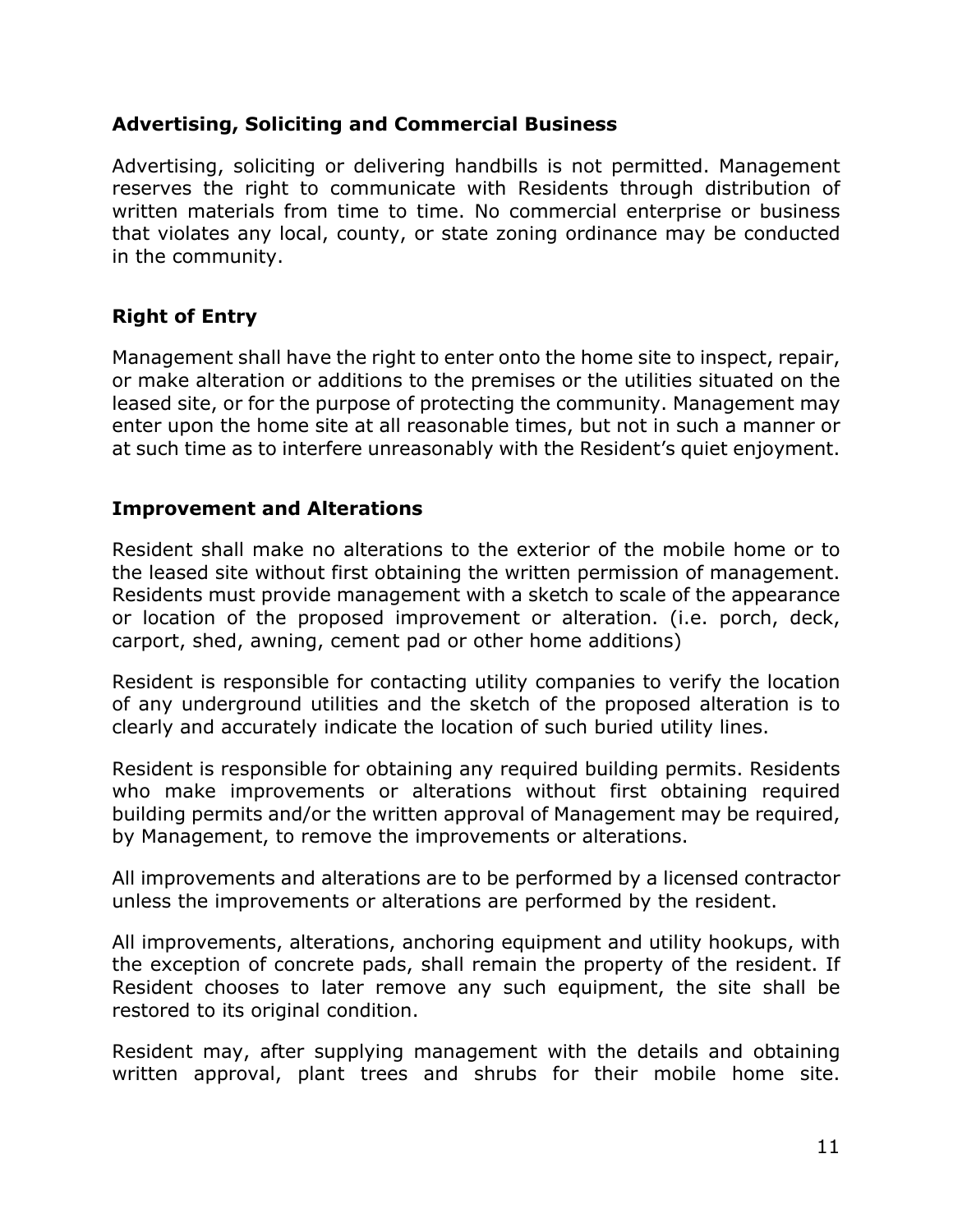Management reserves the right to reject certain species of trees and shrubs as unsuitable for planting on a home site.

# **Firearms and Explosives**

There will be absolutely no BB guns, air guns, firearms, fireworks, or similar devices discharged within the confines of this community.

# **Owner of Record**

Resident warrants and represents that he is the owner of the mobile home and that his name appears on the Certificate of Title. All homes located in the community must be titled by the State of Tennessee and a copy of such title must be provided to Management. A copy of the sales contract or Certificate of Title to the manufactured home along with the current name, address and phone number of all lienholders must be furnished to the Community Office as soon as it becomes available to the Resident. If there is any change in the title or change in lienholder information, the Community Office must be notified in writing. Residents must immediately notify the Community Office of their home and work phone numbers and changes in phone numbers. The titleholder(s), lienholder(s) or any party who acquires title or possession of the home will be responsible for all past, present or future obligations to the Community.

# **Manufactured Home Installation Standards**

All manufactured homes brought into the community are to be installed in accordance with all applicable local ordinances and state laws concerning placement, anchoring, and installation and in accordance with the manufacturers written installation instructions prior to Resident taking occupancy therein.

The manufacturer of your home should provide written instructions specifically created for the installation of your manufactured home. For your safety and welfare, you should make sure your home is installed by a licensed mobile home installer who is familiar with the installation requirements, including but not limited to placement, blocking and utility (gas, water and electric) hookups.

In addition to the above, the community installation requirements and standards are as follows: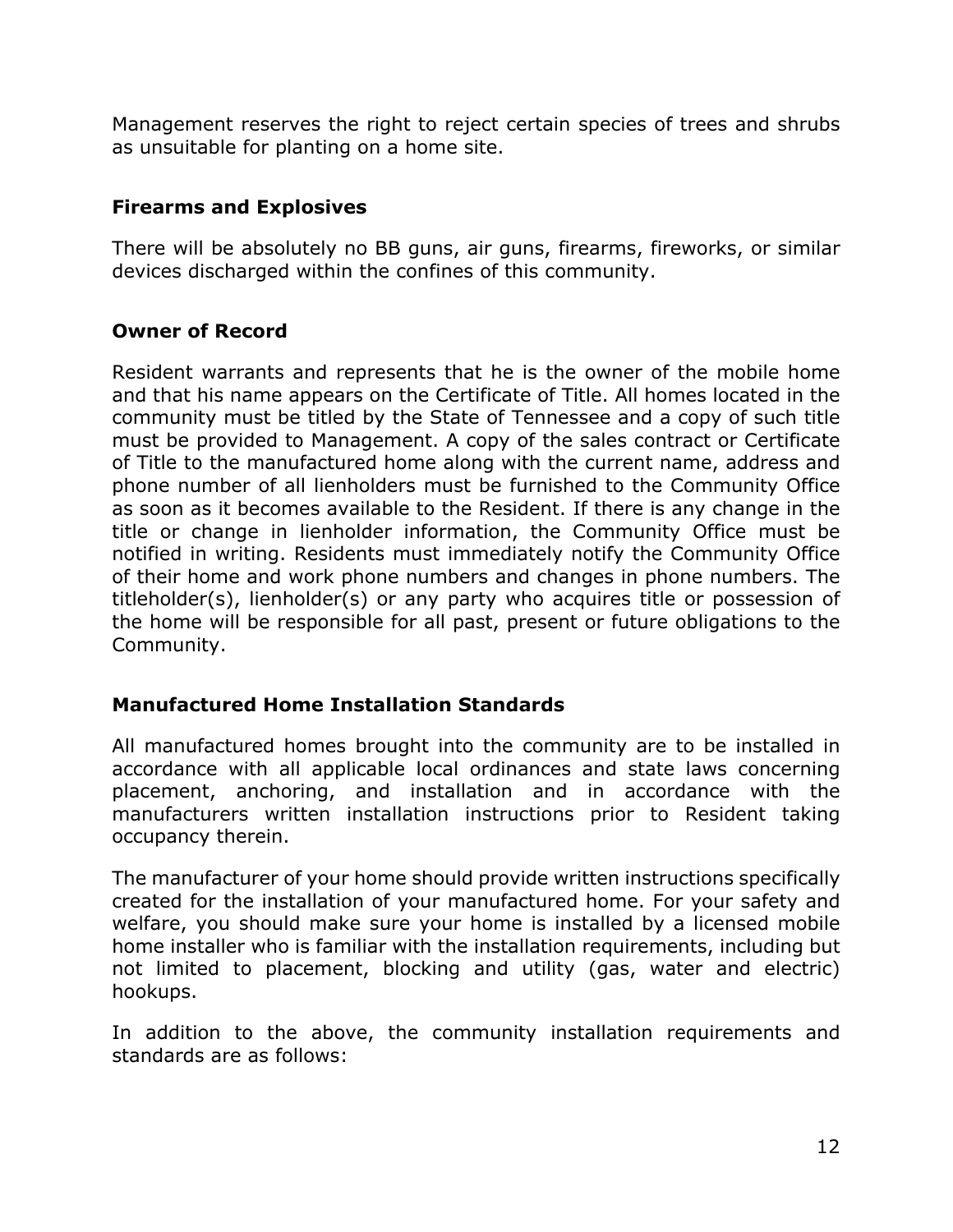- Each mobile home site shall be numbered with the street address and clearly marked for positive identification. Numerals must be at least four (4") inches high and easily readable from the street serving the site.
- Approved skirting is required and must completely enclose the space beneath the home. Skirting is to be properly ventilated, and access panels of sufficient size in the utility hookup areas are to be in place. Materials and colors are to match or attractively accent the exterior of your home. Residents shall skirt their home within thirty (30) days of its placement on the site. The area beneath the home is to be kept clean and no combustible material, debris or any other storage is to be present.
- Steps leading to the entry doors are to be enclosed cement, fiberglass or treated wood. Approved handrail(s) must be attached. Steps are to be maintained in a safe and attractive manner. Off-side entry doors are not to be used as a primary entrance. All steps must be incorporated in an allowed deck.
- All porches and decks must be constructed of treated wood and all exposed sides are to be skirted. Proper handrails must be installed on all exposed sides. Awnings and additions are to be of approved materials. All are to be maintained in good condition. Prior to the installation of a porch, deck, awning or addition, the Resident must first obtain written approval of Management.
- Utility connections of electrical, water, and sewer on the home are the sole responsibility of the Resident. All utility hookups shall be made in compliance with applicable state or local laws and regulations and the manufacturers written instructions. Utility connections are to be maintained in a good, safe and leak-proof condition at all times. Any tampering or altering of these connections is strictly forbidden.
- Telephone and TV cable lines are to be buried underground during installation by the appropriate company. Residents are responsible for confirming that this is done. If it becomes necessary for Management to bury the lines, the Resident will be charged accordingly for such work. No roof mounted satellite dishes.
- Central air conditioner compressors must be placed on a cement or other approved slab on the main door side or rear of the home site. Window air conditioning units must be securely braced to the home and cannot be supported by any extensions to the ground. All air conditioning units must be attractively maintained.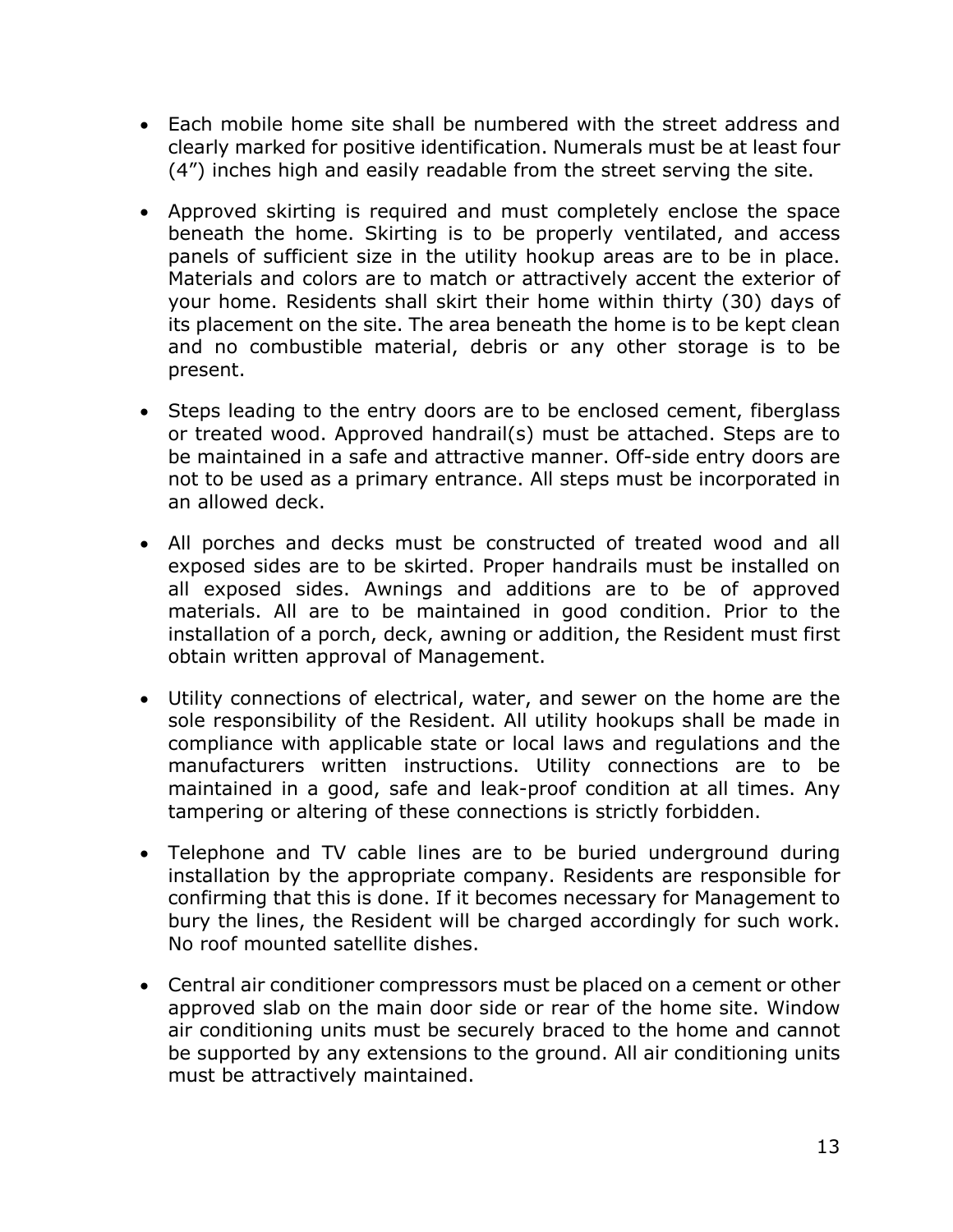- Hitches must be removed from the home upon installation and stored beneath the home. If hitches have not been removed from homes currently located in the community, Residents must attractively maintain the hitch and area surrounding the hitch. Upon an on-site resale of the home, Resident must remove the hitch or enclose it with approved skirting material.
- The manufactured home frame must be placed as close to the ground as possible.
- Resident shall be solely responsible for any damage to community property or that of other residents resulting from the installation of the manufactured home.
- Fences may not be installed around or upon the home site.
- All homes are to contain at least one (1) fire extinguisher with a minimum of 10-B-C rating and a smoke detector, both approved by a nationally recognized independent testing laboratory.

#### **Assignment of Lease/Subletting**

This lease is not assignable. Resident may not sublease the mobile home site or lease the home to any individual who has not applied for and been accepted as a resident by Management. All homes located in the community must be owned by community or owner-occupied.

# **On-Site Resale of Home**

The right to occupy a home on the lease site is not unconditionally transferable with the sale or transfer of title to the mobile home. To insure that the purchaser(s) of your home, should you decide to sell it, will be permitted to keep and occupy the home on the leased site, the following criteria must be met:

• The exterior physical appearance of and condition of the mobile home and leased site must be in good condition (windows, exterior siding, sheds, lawns, etc.). Therefore, prior to listing the home for sale, you are required to have management inspect the exterior of your home and leased site to ensure that they are in compliance with community standards. The fee for the inspection is Twenty and no/100 dollars (\$20.00) which must be paid days prior to the inspection. The inspection is valid for ninety (90) days and, if your home is not sold within that period, a supplemental inspection, at no charge, is required. All items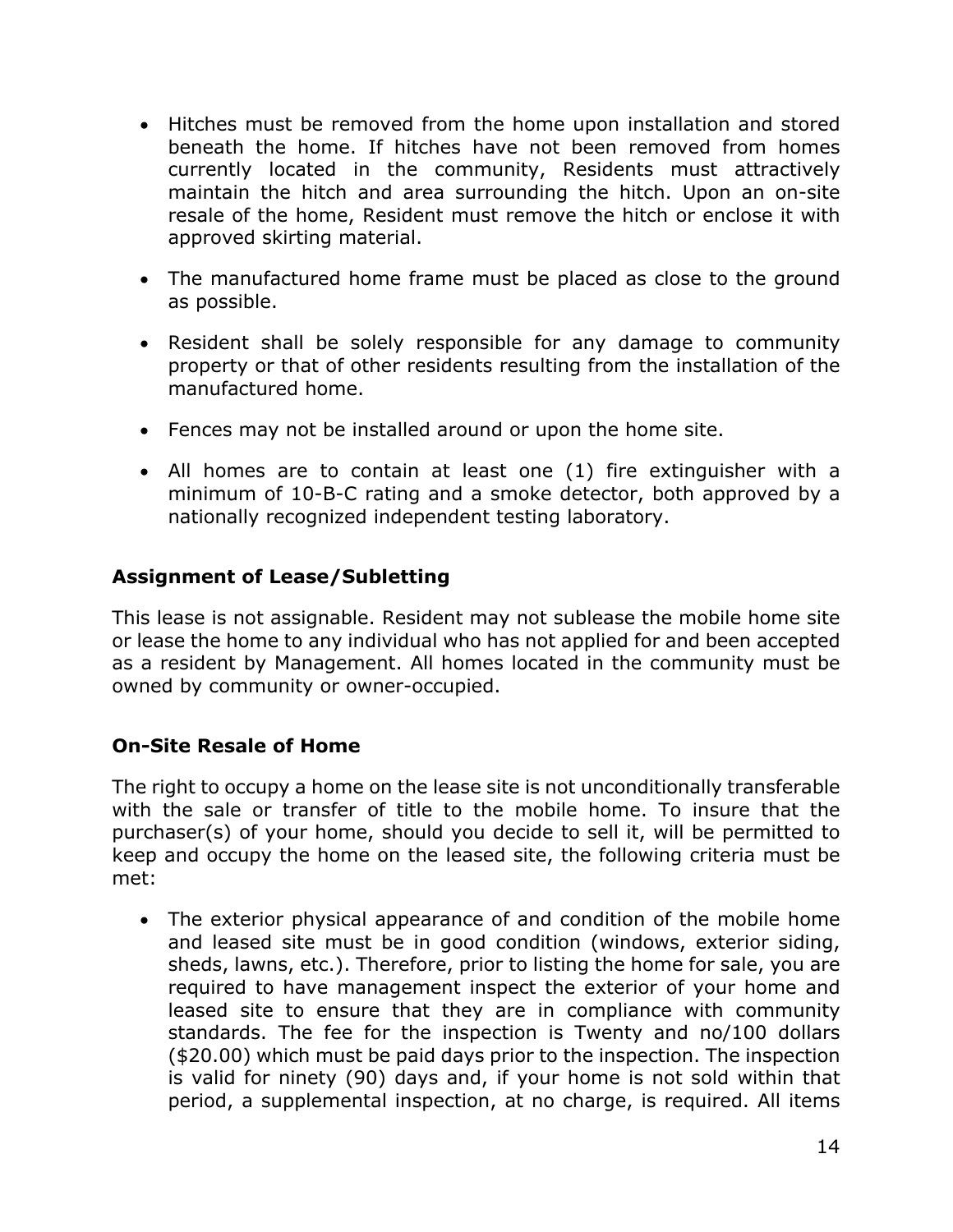that need repair or correction must be completed, weather permitting, prior to management's final authorization of resale.

- One 18" X 24" For Sale sign may be placed inside the front window of the home, but only after the inspection fee has been paid and all repairs and corrections have been completed.
- If the home is to remain on the leased site, the buyer must meet with community management, apply for and be approved for residency PRIOR to the closing on the sale of the home. If the purchaser of the home occupies the home without first having obtained Management approval for residency, the purchaser will be deemed to be a trespasser and may be evicted from the community. The Resident will remain responsible for all rent and other charges which may accrue, regardless of whether the Resident continues to occupy the home.
- Any improvements, alterations or additions to the mobile home and/or home site which are to remain on the home or home site following the onsite sale of the home, with the exception of concrete pads, must be sold and ownership transferred to the purchaser upon the sale of the home. It shall be the responsibility of the purchaser to have any anchoring systems inspected to insure that they have been properly installed, activated and maintained.

# **Removal of Home**

- Resident must provide Management with thirty (30) days written notice of intent to remove the home from the leased site. If the tenancy is pursuant to a written lease and Resident intends to remove the home upon expiration of the lease, Resident must, at least thirty (30) days prior to the expiration of the lease, provide Management with written notice of intent to remove the home. The removal of a home by Resident prior to the expiration of the lease term will result in the Resident's continued liability for rent until the expiration of the lease term or until Management is able to lease the home site, whichever occurs first. Forms for notifying Management of Resident's intent to remove the home are available in the community office.
- Failure to provide a timely written notice will result in Resident's continued liability for payment of rent for a thirty (30) day period commencing with the date Management actually received written notice of Resident's intention to vacate or if home is removed without any prior written notice, then Resident shall remain liable for rent for a thirty (30) day period commencing with the date the home is actually removed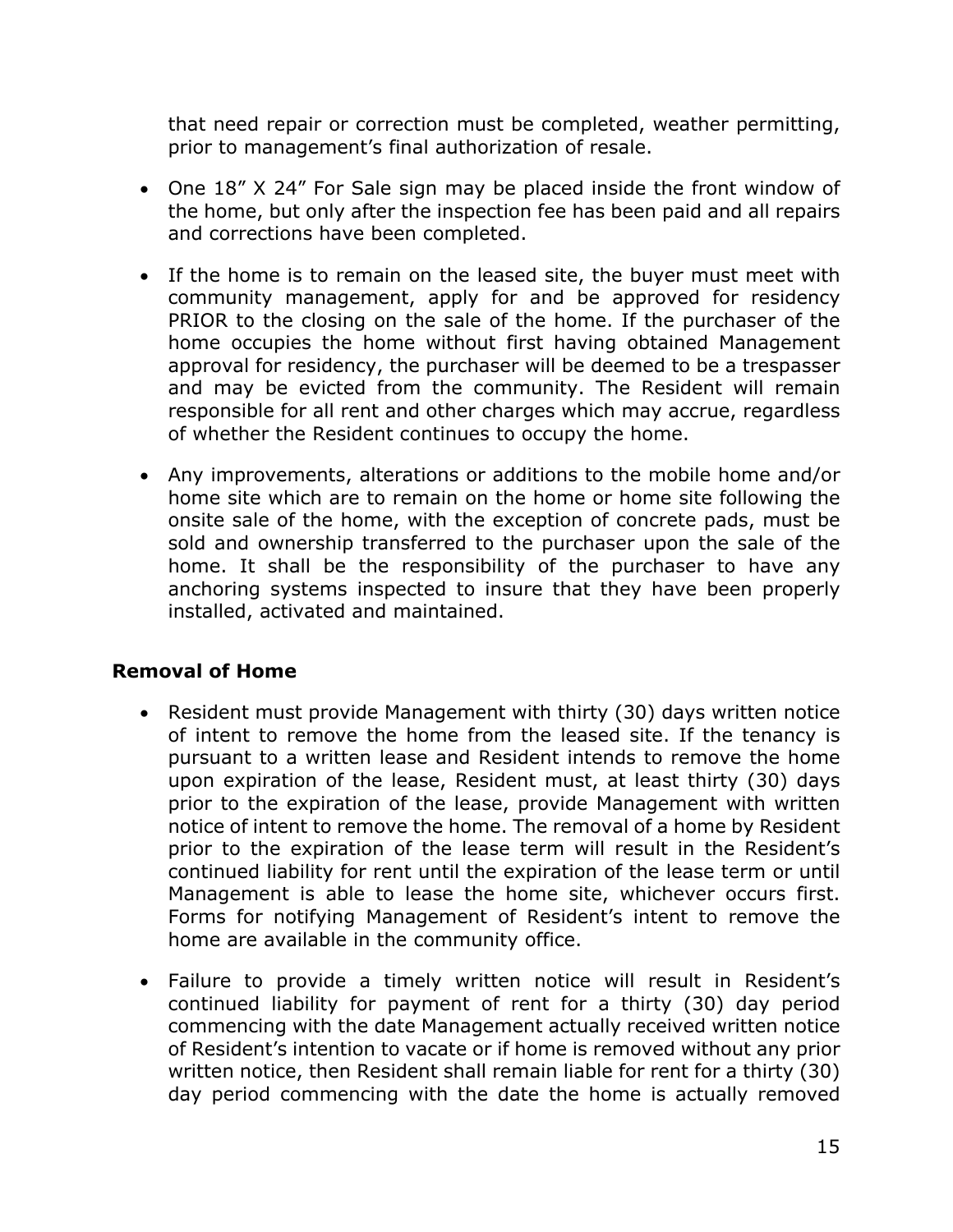from the community. All rents and applicable charges due by resident to management must be paid in full prior to the removal of the home from the leased site.

- The leased site must be left in clean and neat condition. Any improvements or installations placed on the leased site including, but not limited to, decks, sheds, porches, tie-down anchoring systems, awnings, carports, etc. must be removed from the leased site. These items do not become fixtures or property of the community. Only trees and shrubs may remain on the site following the removal of a home.
- Any expense incurred by Management in restoring the site to its original condition, such as the cost of removing items, including, but not limited to, trash, sheds, anchoring systems and tie-downs, will be charged to the Resident.
- Resident shall be solely responsible for any damages to community property or that of other residents resulting from the removal of the mobile home from the community.
- Management assumes no responsibility in the event that a dealer, bank or other secured party removes Resident's mobile home from the community, except for Management's failure to perform a duty or negligent performance of a duty as implied by law.

# **Pets**

If you wish to have a pet in the Community, prior written approval must be obtained from Management. Pets are permitted only under the following conditions:

- Pets are not allowed to run at large or create a nuisance in the Community.
- No animals of any kind are permitted without Management approval.
- It is Resident's responsibility to immediately remove any defecation produced by pet anywhere on property. This is mandatory regardless of weather conditions.
- No more than two (2) registered "domesticated" pets per household with Management's approval. Failure to abide by the Rules and Regulations will result in loss of the privilege.